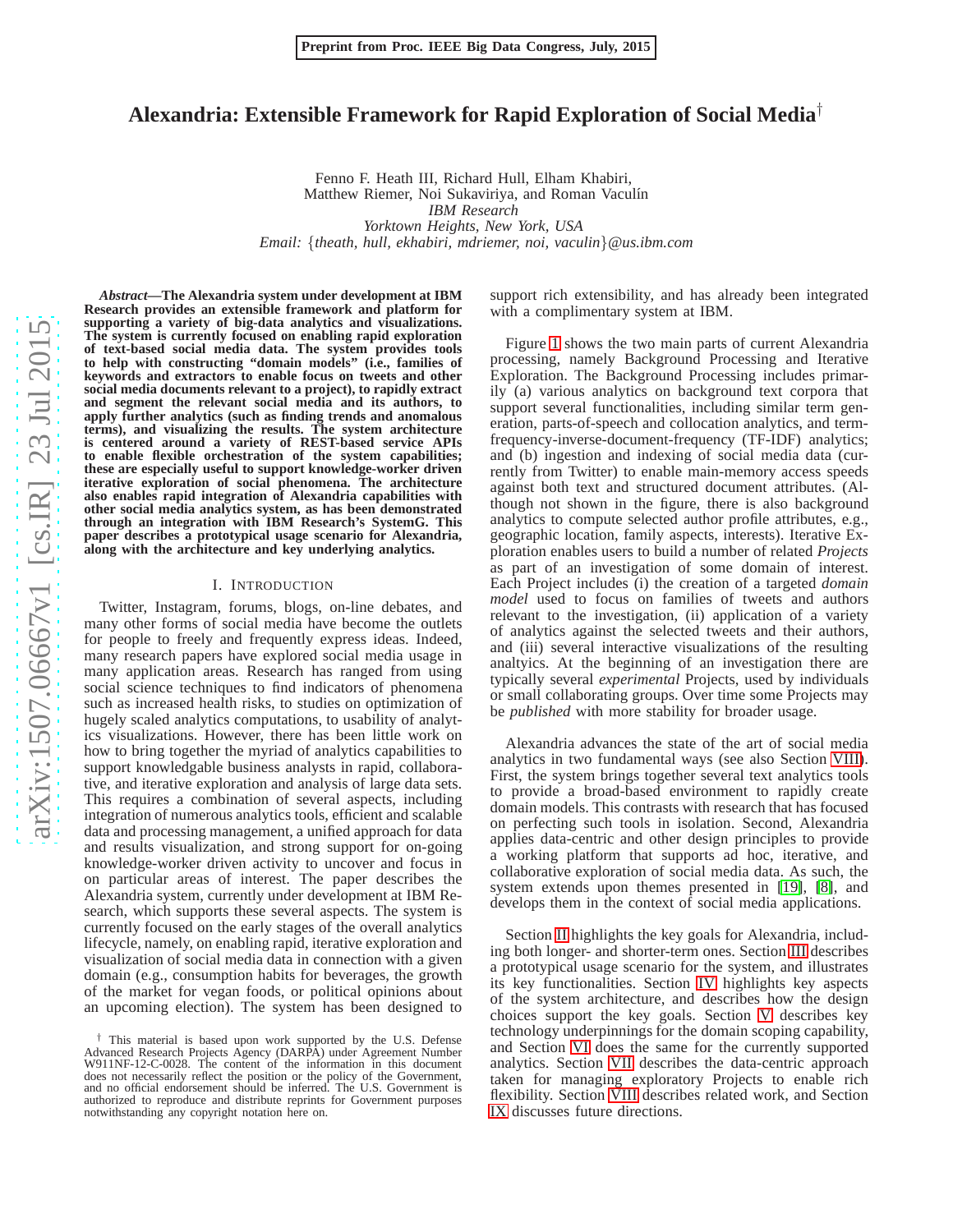

<span id="page-1-1"></span><span id="page-1-0"></span>Figure 1. Alexandria supports iterative exploration of social media, and includes background text analytics processing. (See also Figure [9.](#page-4-1))

## II. SYSTEM GOALS

This section outlines the primary long- and shorter-term goals that have motivated the design of the Alexandria framework and system.

The longer-term goals are as follows:

**LG1: Extensible platform to support business users with numerous styles of analytics.** This contrasts significantly with most previous works, that are focused primarily on scalable performance, support for targeted application areas, or support primarily for data scientists. Alexandria is focused on providing a layer above all of these, to enable business users to more effectively use analytics, both to find actionable insights, and also to incorporate them into ongoing business processes.

**LG2: Support analytics process lifecycle, from exploration to prescription.** As discussed in [\[8\]](#page-7-1), there are several stages in the lifecycle of analytics usage, ranging from initial exploration, to refinement and hardening, to incorporation into already existing business processes for continuing value add, to expanding the application to additional aspects of a business. While the CRISP-DM method [\[21\]](#page-7-3) addresses several elements of the lifecycle, the method and associated tools are geared towards data scientists rather than business users. In contrast, a goal of Alexandria is to provide business users with substantial exploration capabilities, and also support the evolution of analytics approaches from exploration to production usage. Of course data scientists will still play a very key role, and the Alexandria platform should enable graceful incorporation of new algorithms as they become available from the data scientists.

**LG3: Support for a collaborative production environment.** Analytics is no longer the realm of a small team of data scientists working largely in isolation. Rather, it is increasingly performed by a multi-disciplinary team that is in parallel digging more deeply into the data, finding ways to add business value by integrating analytics insights into existing business processes, and finding ways to make the usage of the insights production grade.

**LG4: Scalable, e.g., work with billions of tweets and forum comments.** The Alexandria system should be able to work with state-of-the-art systems such as SPARK and TITAN, and more generally with Hadoop-based and other distributed data processing systems, to enable rapid turnaround on large analytics processes. Similarly, the system should support main-memory indexing systems such as Elastic Search or LUCENE/SOLR to enable split-second access from very large data sets, including text-based searches.

As a way to get started with the longer-term goals, the initial version of Alexandria has focused more narrowly on (a) Social Media analytics, and on (b) the exploration and initial visualization phases of the overall analytics process. The key shorter-term goals include the following:

**SG1**: Enable users to begin their exploration of a new topic domain within a matter of hours.

**SG2**: In particular, enable non-experts to quickly create a domain model (i.e., keywords and extractors) that enables a focus on Tweets and other social media that are relevant to a given topic.

**SG3**: Provide a variety of different analytics-produced views of the data, to permit different styles of data and results examination

**SG4**: Support iterative exploration based on info learned so far, including management of meta-data about raw and derived data sets

**SG5**: Minimize processing time through to enable as much interactivity as possible, by using main-memory indexes, parallel processing, avoiding data transfers, etc.

**SG6**: Enable easy and fast orchestration of capabilities, including rapid creation of variations on the domain model and the analytics processing. This includes the automation of processing steps and the defaulting of configuration parameters wherever possible.

### III. USING THE SYSTEM

<span id="page-1-2"></span>This section illustrates the main capabiliites currently supported in Alexandria through an extended example.

To extract relevant documents from social media, one needs to gather documents that mentioned terms, expressions, or opinions pertaining to the area one wants to explore. Alexandria provides tools that support both laymen and experts in finding terms that cover the space of interest, and also terms that can drill more deeply into that space.

We will explore a subject around vaccination as an example for this paper. Suppose that the government would like to encourage people to take vaccination, but wonder what peoples opinions may be around vaccination. The exploration starts with creating a Project with a few seed terms, namely 'vaccination', 'flu' and 'measles'. Based on these terms, we asked Alexandria to generate a family of relevant collocated terms in an effort to bound the scope. These terms may be manually edited, to reach the terms listed in Figure [III.](#page-1-2) Here, the black terms were generated automatically, red were added by hand, and gray with strike out were auto-generated but deleted by hand.

In some cases the auto-generated terms will help the user learn more about the domain of interest. In this example, Dr. Anne arises, and a Google search reveals that Dr. Anne Schuchat is the Director of the U.S. Center for Disease Control [\[20\]](#page-7-4), so her name was left in the list. Similarly, Dr. Gil remains because he is mentioned in a news article [\[11\]](#page-7-5) concerning a measles outbreak at Disneryland.

While the scoping step is supposed to extend our vocabulary to cover various areas of the topics, some terms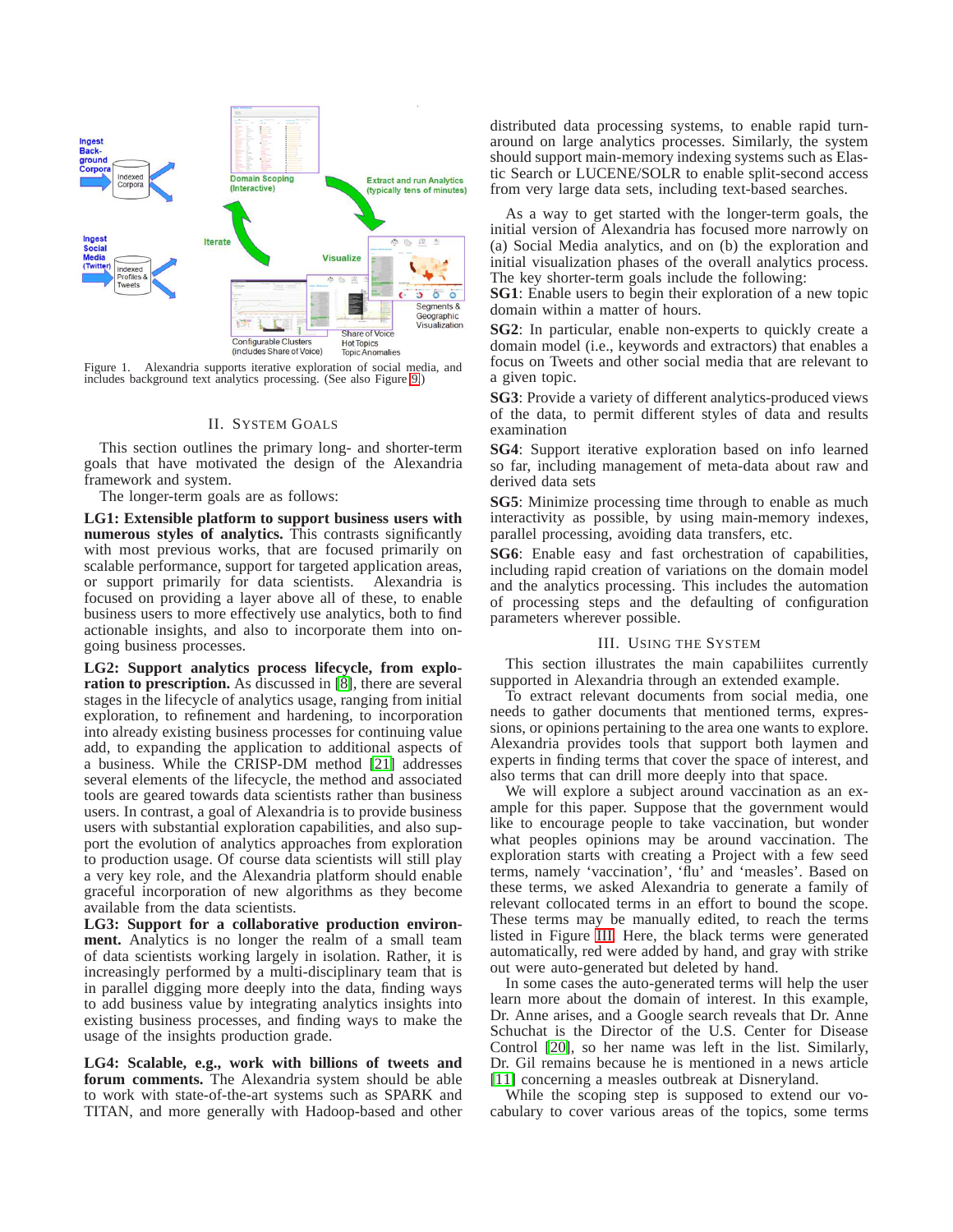vaccination, measles, immunization, CDC, autism, vaccines, vaccinations, vaccine, diseases, whooping, cough, accessed, flu, children, preventable, leaks, immunity, vaccinating, immunizations, adults, recommended, schedule, rates, Pinellas, pertussis, infectious, parents, California, vaccinated, resurgence, harmful, cervical, moms, cases, rate, mom, risk, hepatitis, mumps, mmr, vaccination rates, National Center, Immunization Respiratory, Mom, Department Public, March Dimes, United States, exemption %, vulnerable outbreaks, infectious diseases, people children, Dr. Anne, slight dip, contagious key, surgeon general, Landsman Aeon, California parents, throat penile, diseases vaccine-preventable, personal belief, public acceptance, resurgence unambiguous, flu obvious, Learn fact, rhetoric recent, Schuchat assistant, country cases, measles ongoing, vaccination community, year measles, preventable kinds, t great, schools California, January August, Dr. Gil, greatest U.S., months milestone, dirt global, percentage kindergartens, Diseases resurgence, advocates small, small harmful, officials insufficient, director CDC, U.S. case, latest figures, LAT challenge, movement movement, Centers Disease, diseases measles

Figure 2. List of relevant terms collocated with the seed terms, after manual edits

| newTerm        | newTopic<br>÷        |  |  |  |
|----------------|----------------------|--|--|--|
| immunization   | Cluster 1 (1156493)  |  |  |  |
| CDC            | Cluster 2 (799152)   |  |  |  |
| autism         | immunizations        |  |  |  |
| vaccines       | vaccinated           |  |  |  |
| vaccinations   | vaccination          |  |  |  |
| vaccine        | hepatitis.           |  |  |  |
| diseases       | vaccines             |  |  |  |
| whooping cough | mumps                |  |  |  |
| cough          | diseases             |  |  |  |
| accessed       | measles              |  |  |  |
| flu.           | vaccinations         |  |  |  |
| children       | cough                |  |  |  |
| preventable    | vaccine              |  |  |  |
| leaks          | vaccinating          |  |  |  |
| immunity       | infectious diseases  |  |  |  |
| vaccinating    | $f _{11}$            |  |  |  |
| immunizations  | immunization         |  |  |  |
| adults         | whooping cough       |  |  |  |
| recommended    | pertussis            |  |  |  |
| schedule       | Cluster 3 (464459)   |  |  |  |
| rates          | Cluster 4 (71585)    |  |  |  |
| pinellas       | Cluster 5 (17315644) |  |  |  |
| pertussis      | Cluster 6 (1412903)  |  |  |  |
| infectious     | Cluster 7/1957585)   |  |  |  |
| parante        | 1.11                 |  |  |  |

<span id="page-2-0"></span>Figure 3. Alexandria interface for domain scoping: After automatic term clustering

appear to be rather similar. For example, many variations of vaccination are included in the list. We know that if a tweet mentioned one of these terms, it is likely to have something to do with vaccination. Alexandria supports automatically clustering similar terms into groups called topics. Each topic is used to provide a list that, if a tweet mentions one or more of the terms in the topic, we can conclude that the tweet has mentioning of this topic.

Figure [3](#page-2-0) above shows a snippet from the actual Alexandria page where the terms are listed vertically in the first column and the second column shows the clusters suggested by Alexandria. Note that these clusters are generically named Cluster 1, Cluster 2, and so forth. In the figure Cluster 2 is "open", to show terms Alexandria placed in it. It appears many vaccination and diseases that can be prevented by vaccination are included. In Section [V,](#page-4-0) we detail the analytics we are doing behind the scenes for topic clustering.

The numbers to the right of each topic indicate the number of tweets in which at least one term from the topic is found. One can use this number to gauge how widespread the topic is. Bear in mind that something general such as Disbelieved can be about any subject, hence the large number of over a million tweets, and not necessarily about vaccination. These numbers are obtained within seconds through accesses to a

| newTerm        | new Topic<br>÷         |  |  |  |
|----------------|------------------------|--|--|--|
| influenza      | Disbelieved (1629705)  |  |  |  |
| scam           | not needed             |  |  |  |
| hype           | unnecessary            |  |  |  |
| not needed     | hype                   |  |  |  |
| unnecessary    | scam                   |  |  |  |
| important      | bogus                  |  |  |  |
| essential      | scams.                 |  |  |  |
| necessary      | hype surrounding       |  |  |  |
| effective      | flim flam              |  |  |  |
| must have      | overhyped              |  |  |  |
| elderly        | hyperbole              |  |  |  |
| young adults   | phony                  |  |  |  |
| worker         | hoopla                 |  |  |  |
| employee       | phoney                 |  |  |  |
| toddler        | Scam.                  |  |  |  |
| baby           | fraudulent             |  |  |  |
| primary school | hyped                  |  |  |  |
| high school    | gimmick                |  |  |  |
| middle school  | sham                   |  |  |  |
| kindergarten   | scaremongering         |  |  |  |
| vaccination    | hullabaloos            |  |  |  |
| measles        | hoax.                  |  |  |  |
| immunization   | unnecessarily          |  |  |  |
| CDC            | unscrupulous promoters |  |  |  |
| autism         | hysteria               |  |  |  |
| vaccines       | Encouraged (45341331)  |  |  |  |
| vaccinations   | Adults (5737848)       |  |  |  |
| vaccine        | Children (56147567)    |  |  |  |

Figure 4. Topics after adding terms in the "Disbelieved" topic

| Categorize<br>Topics<br>newTopic<br>÷                                                                                                                             |  | Composite Topics OExtract                                                                                                                                    |  |  |
|-------------------------------------------------------------------------------------------------------------------------------------------------------------------|--|--------------------------------------------------------------------------------------------------------------------------------------------------------------|--|--|
|                                                                                                                                                                   |  | newCompositeTopic                                                                                                                                            |  |  |
| $\equiv$ Flu(228532)<br>Disbelieved (1629705)<br>Encouraged (45341331)<br>Adults (5737848)<br>Children (56147567)<br>Vaccination (119626)<br>■ Cluster 1(1156493) |  | Cther Vaccination (21131)<br><b>Diseases</b><br>Vaccination<br>Flu Vaccination (7640)<br>Vaccination<br>Flu<br>Negative Adult Vaccination (5)<br>Vaccination |  |  |

<span id="page-2-1"></span>Figure 5. Topics after adding terms in the "Disbelieved" topic

SOLR index holding all of the tweet information.

Figure [5](#page-2-1) illustrates the state of the system after a few steps. First, Alexandria supports renaming of the clusters, and moving them around in the middle column. Second, there is an automated "similar term generation" service for adding depth to an existing topic. In the figure, the red terms in Disbelieved where inserted by hand, and the terms in black below that were generated automatically to add depth.

The third phase of scoping is the building of the actual extractors (or queries) for selecting tweets of interest. This is accomplished by creating composite topics, which are based on Boolean combinations of the topics. Figure [5](#page-2-1) shows several composite topics, some of which are "open" to expose the topics that are used to form them. (At present the UI supports only conjunctions of topics, but the underlying engine supports arbitrary combinations.) For example, a composite topic Support Flu Vaccination we combine Flu, Vaccination and Encouraged topics to form a search statement of find any tweets that mentioned at least one (or more) of the terms in Flu and one (or more) of the terms in Vaccination and one (or more) of the terms in Encouraged. (A further refinement would be to exclude tweets that include a negating term such as "not".)

Once the set of composite topics has been specified, it is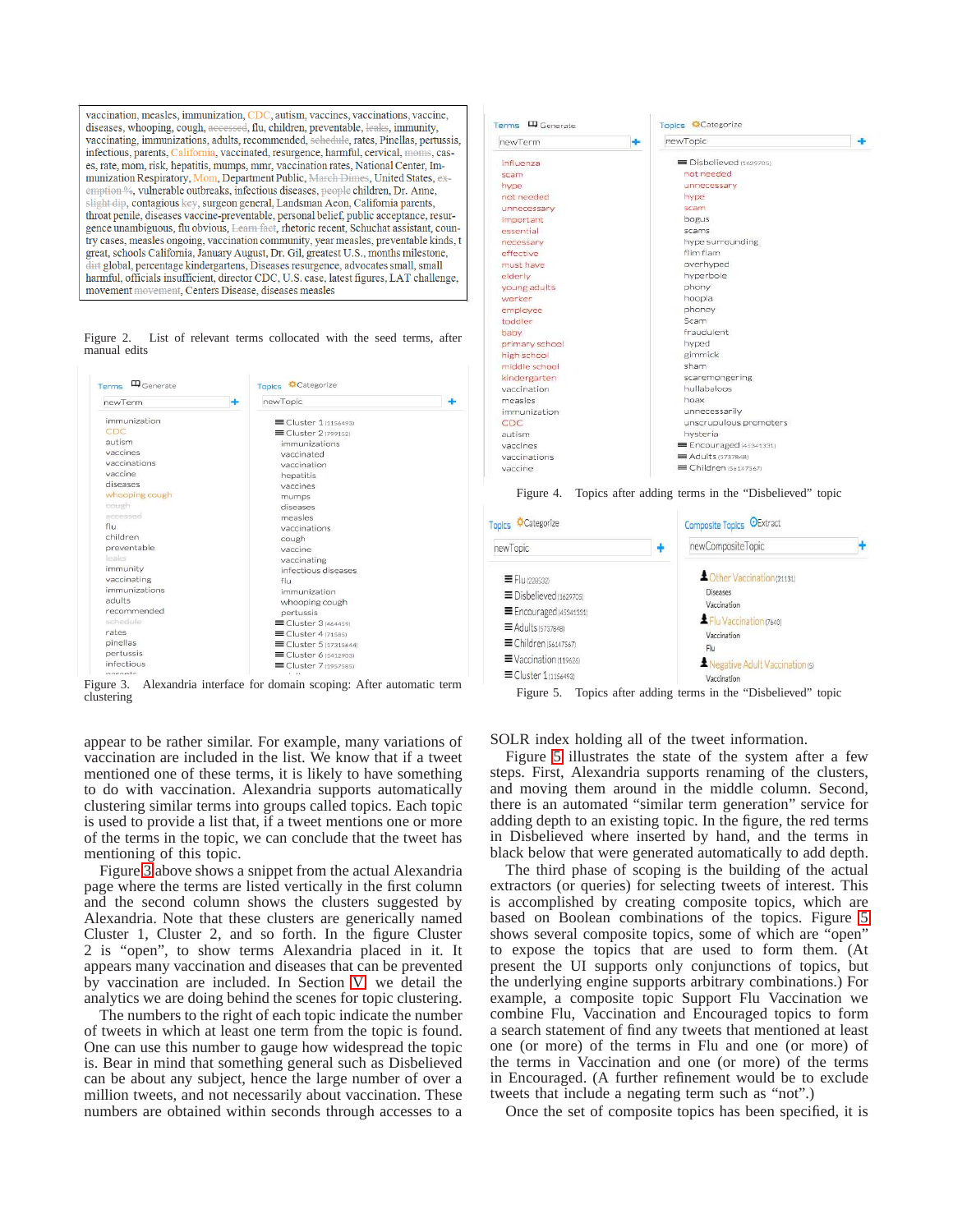

<span id="page-3-1"></span>Figure 6. Interactive view for exploring the demographic distribution of tweet authors who are negative about flu vaccination

time to perform some data extractions, re-structurings, and indexing to support various anlaytics. Upon request, Alexandria extracts tweets with topics matching the composite topic combinations, annotates each tweet accordingly, and then launches multiple analytics activities on these tweets. One of the activities was extracting the author profiles of these tweets and aggregate attributes among these profiles. We will detail this work on in Section [VI](#page-5-0) on Analytic View.

We now describe some of the visualizations used to show the analytics results associated with a Project. In one direction, Alexandria infers profile attributes of Twitter authors through background analysis of 100's tweets per author. Information such as education, gender, ethnicity, location of residence is inferred based on evidence of words found in tweets. Figure [6](#page-3-1) shows how the demographic distribution of tweet authors of composite topics in the U.S. On the left, it shows the numbers of authors for various composite topics. On the map, states with darker colors mean higher numbers of authors reside in those states. Mousing over a state (not shown) would give more details of these authors. The colored donuts below the map show percentage of various characteristicsof those located in the U.S. for example, male, female or unknown for gender. Mousing over a portion of a donut shows the value of the characteristics and the number of profiles. For example, in the figure we show that 5898 tweet authors of all topics combined are students.

Figure [7](#page-3-2) illustrates another analytic view in which Alexandria shows share of voices, i.e., comparison of tweet volumes of the composite topics over time. In this paper we are working on tweets from January to June of 2014. Notice the higher volumes among the topics Flu vaccination and Other Vaccination in Figure [7,](#page-3-2) with a peak around mid-May for Other vaccination topic. One may wonder what happened during that week. In this view we can click on the graph to explore the frequently mentioned terms or anomalous terms mentioned in that week. Figure [8](#page-3-3) shows snippets of two images captured to highlight the two types of terms.

Specifically for Figure [8,](#page-3-3) we selected the Flu Vaccination topic on the left to narrow the visualization down to just this topic, hence the presence of only one line graph in the two snippets. This line represents the volume over time of tweets that match the Flu Vaccination extractor. For this topic, there seems to be a peak around the second week in January. The snippet on the left of the figure shows frequently mentioned terms in the week while the snippet on the right shows terms that are considered anomalous in that week. We moused over the term swine flu outbreak which was mentioned 19 times, hence showing up high in the word list. However,



<span id="page-3-2"></span>Figure 7. Share of voices of tweets from different composite topics



<span id="page-3-3"></span>Figure 8. Exploring frequently mentioned and anomalous terms for the composite topic Flu Vaccination in the week of Jan4 to Jan 11. The text boxes show contextual data of the term they point to. The box on the right also shows partialcontext of the tweets where the term was extracted from.

this term is not considered anomalous, indicating that this term also shows up fairly often in other weeks. However, the term miscarriage is anomalous. Mousing over it reveals some evidence of the news about a nurse refusing to get vaccinated and subsequently being fired from a hospital.

There are other views that one can use to explore analytics results of social media insights, including some that leverage the configurable Banana visualization tool [\[1\]](#page-7-6).

# IV. SYSTEM ARCHTECTURE

<span id="page-3-0"></span>The Alexandria architecture will be described from three perspectives: (a) the overall processing flow (see Figure [9\)](#page-4-1), (b) the families of REST APIs supported (Figure [10\)](#page-5-1), and (c) the key systems components. These descriptions will include discussion of how the architectural choices support the longterm and short-term goals.

Overall, the current Alexandria architecture flow shown in Figure [9](#page-4-1) expands on Figure [1,](#page-1-0) and is focused on supporting rapid exploration, analytics processing, and visualization of Twitter data in a collaborative environment, that is, on parts of goals **LG2**, **LG3** and **LG4**, and all of goals **SG1** through **SG6**. There are two forms of background processing. One is to ingest and index the Tweets, and also includes authorby author processing of tweets to extract demographic attributes, such as gender, geographic location, and one to ingest, process, and index background text corpora. (This demographic processing uses the IBM Research SMARC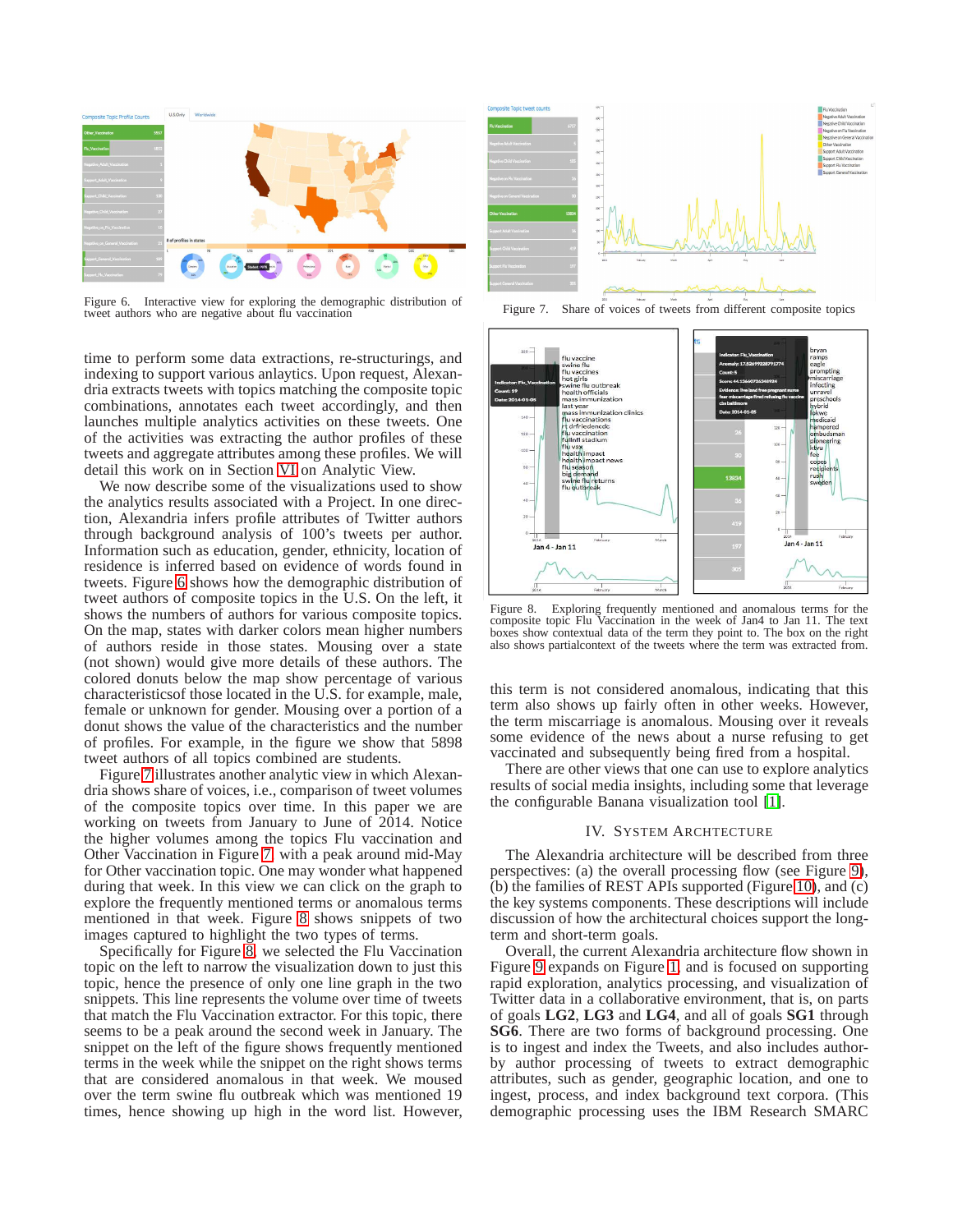

<span id="page-4-1"></span>Figure 9. Alexandria social media exploration process: Ingestion and initial analytics in the background; Domain Modeling using text analytics; a broad variety of Social Media Analytics; and identification of actionable insights through visualizations. Insights can lead to iterative modifications of the Domain Model and application of further analytics.

system [\[10\]](#page-7-7), a precursor to IBM's Social Media Analytics product [\[22\]](#page-7-8), but other systems could be used). The results are placed into a LUCENE SOLR main-memory index to enable rapid searching, including against the Tweet text bodies, a key enabler for goals **LG4**, **SG1**, **SG3**, and **SG5**. The other background processing is to ingest, process, and index various background corpora to support text analytics. As described in further detail in Section [V](#page-4-0) below, this is used to support the interactive domain scoping activity, relevant to goals **LG2**, **SG1**, **SG2**. And as describe in Section [VI,](#page-5-0) this is also used to support the anomalous topics analytics and view (goals **LG2**, **SG3**).

Referring again to Figure [9,](#page-4-1) once a Domain Model is established for a Project, the Social Media analytics processing is performed. This is described in more detail in section [VI](#page-5-0) below. After extraction and annotation, the desired analytics are invoked through REST APIs by an orchestration layer and the results are again placed into CouchDB. Finally, these can be accessed through several interactive visualizations.

As illustrated in Figure [10,](#page-5-1) most capabilities in Alexandria are accessed through REST services, which is the basic approach to supporting goals **LG1**, **SG3** and **SG6**. For capabilities involving large data volumes, the data is passed "by reference" for increased performance (**LG4**, **SG5**). At present the REST services are grouped more-orless according to the architectural flow of Figure [9.](#page-4-1) (It is planned to REST-enable the background processing.) The REST services rely on a shared logical Data Store, which is currently comprised of LUCENE and CouchDB. This can be extended to other storage and access technologies without impacting the REST interfaces (goals **LG1**, **LG4**, **SG5**).

The REST-based architecture has already been applied to enable a rapid integration of Alexandria capabilities with IBM Research's SystemG [\[13\]](#page-7-9), a graph-based system that also supports social media analytics. In particular, the Alexandria Domain Models are now accessible to SystemG services, and the SystemG UI has been extended to support both Domain Scoping and Alexandria analytics views.

Alexandria exists as a software layer that can access raw repositories and streams of social media (and other) data, and that resides on top of several application, middleware, and data storage technologies. The system currently uses the GNIP Twitter reader and Board reader to access social media and web-accessible data. The application stack is currently based on LUCENE, CouchDB, and HDFS for data storage and access, Hadoop for cluster management, IBM's Big Insights, SPSS, and Social Media Analysis for analytics, and finally TomCat and Node.js to provide application server middleware. Alexandria lives above these layers, and could be extended to take advantage of other server capabilities (goals **LG1**, **LG4**, **SG3**, **SG5**).

# V. DOMAIN SCOPING

<span id="page-4-0"></span>Domain Scoping addresses the challenge of constructing Domain Models. A Domain Model is typically represented as families of keywords and composite topics (a.k.a., text extractors), which get applied to the corpus of text documents to realize the search or filtering in the corpus. Traditionally, Domain Scoping is performed by a subject matter expert who understands the domain very well and can specify precisely what the particular queries and search criteria should be for a given set of topics of interest. A central goal of Alexandria is to simplify significantly the task of creation of Domain Models as well as to lower the required domain expertise of the person creating Domain Models. To achieve that, we developed several techniques that leverage text analysis and data mining in order to assist at discovery and definition of relevant topics that will drive creation of search queries. In particular, we describe our approach for (1) discovery of relevant collocated terms, for (2) term clustering, and for (3) similar term generation. As illustrated in Section [III,](#page-1-2) these three techniques combined together allow very easy, iterative definition of terms and topics (i.e., sets of collocated terms) relevant for a particular domain with minimal input required from the user. Other scoping tools can be incorporated into Alexandria, e.g., a tool based on using an ontology such as DBPedia.

## *A. Collocated Term Discovery*

Alexandria employs two techniques – term frequency–inverse document frequency (TF-IDF) score and collocation – to discover significant relevant terms to a specific set of seed terms. Simply put, what Alexandria does is find documents that seed terms appeared within. This is called the "foreground" documents. It then harvests other terms that were mentioned in the documents and computes their significance.

To support this analytic, we acquired sample documents –documents considered general and representative enough of many different topics and domains – as the "background" materials for this operation. For this purpose we collected a complete week of documents (Sept 1-7 2014) from BoardReader. This extraction amounts to about 9 millions documents. The documents were then indexed in SOLR [\[24\]](#page-7-10), a fast indexing and querying engine based on Lucene, for later fast access. Next we queried "NY Times" from this large set of documents, which resulted in news articles in many different areas including politics, sports, science and technology, business, etc. This set of documents is used to build a dictionary of terms that are not limited to a specific domain within a small sample. It is the basis for Alexandria to calculate term frequency in general documents.

From the foreground materials, Alexandria computes the significance of other terms in the documents using TF-IDF scores. TF-IDF score is a numerical statistic widely used in information retrieval and text mining to indicate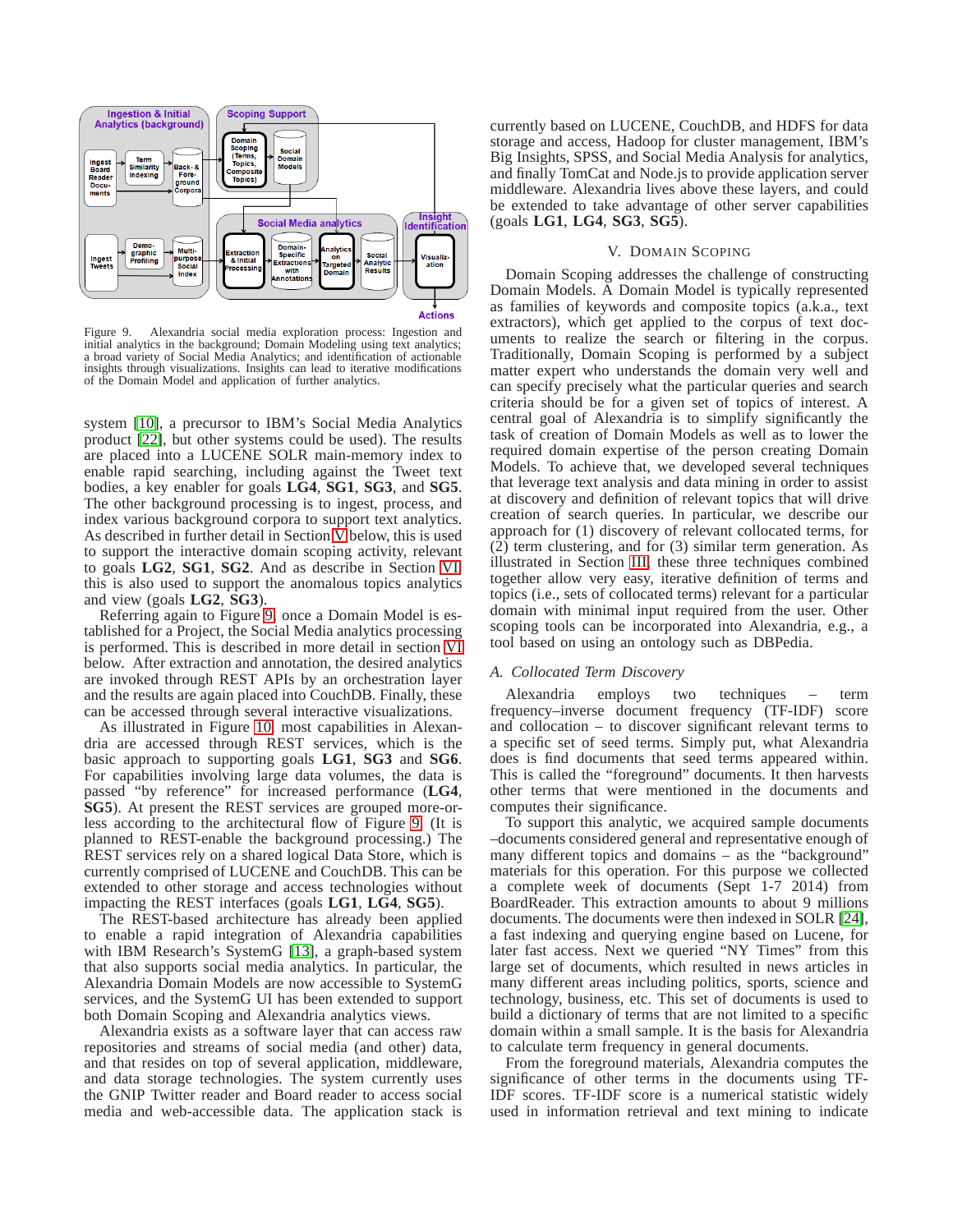

<span id="page-5-1"></span>Figure 10. Alexandria supports loosely coupled RESTful services that orchestrate and invoke many functionalities, all sharing a common data store

the importance of a term to a document [\[14\]](#page-7-11). The score of a term is proportional to the frequency of the term in a document, but is offset by the frequency of the same term in general documents. The TF-IDF score of a word is high if the term has high frequency (in the given document) and a low frequency in the general documents. In other words, if a term appears a lot in a document, it may be worth special attention. However, if the term appears a lot in other documents as well, then its significance is low.

$$
\begin{array}{rcl}\nTF - IDF & = & TF(t, d) \times IDF(t, D) \\
IDF(t, D) & = & log \frac{N}{|t \in D|}\n\end{array}
$$

A collocation is an expression consisting of two or more words that corresponds to some conventional way of saying things. They include noun phrases such as "weapon of mass destruction", phrasal verbs like "make up" and other stock phrases such as "the rich and powerful." We applied collocation to bring in highly relevant terms as phrases when the words collocate in the document and would make no sense as individual terms. More details of this technique can be found in [\[3\]](#page-7-12). Examples of these phrases are seen in Figure 1, for example, "small business," "retail categories," and "men shirts."

For collocated term generation, the larger the corpus and the more accurate the results will be. However a very large corpus will suffer from efficiency and is not practical to use in an interactive environment such as Alexandria. Our hypothesis is that a week of general documents as a background corpus is a good enough representative of the bigger corpus, but is small enough to calculate the TF-IDF and collocation scores in a responsive manner.

#### *B. Term Clustering and Similar Term Generation*

Alexandria uses a term-clustering algorithm based on semantic similarities between terms to semantically group them into appropriate and strong "topics". Alexandria uses Neural Network Language Models (NNLMs) that map words and bodies of text to latent vector spaces. Since they were initially proposed [\[3\]](#page-7-12), a great amount of progress has been made in improving these models to capture many complex types of semantic and syntactic relationships [\[15\]](#page-7-13), [\[18\]](#page-7-14). NNLMs are generally trained in an unsupervised manner over a large corpus (greater than 1 billion words) that contains relevant information to downstream classification tasks. Popular classification methods to extract powerful vector spaces from these corpora rely on either maximizing the log-likelihood of a word, given its context words [\[15\]](#page-7-13) or directly training from the probabilistic properties of word co-occurrences [\[18\]](#page-7-14). In Alexandria, we train our NNLMs on either a large corpus of Tweets from Twitter or a large corpus of news documents to reflect the linguistic differences in the target domain the end user is trying to explore. We also extended the basic NNLM architecture to include phrases that are longer than those directly trained in the corpus by introducing language compositionality into our model [\[23\]](#page-7-15), [\[7\]](#page-7-16), [\[16\]](#page-7-17). This way, our NNLM models can map any length of text into the same latent vector spaces for comparison.

The similarity measure obtained to support the term clustering is also used to generate new terms that are "similar" to the terms already in a topic.

# VI. ANALYTICS VIEWS

<span id="page-5-0"></span>This section briefly surveys two of the four main analytics algorithms currently supported by Alexandria; the others are omitted due lack of space.

#### *A. Profile Extraction*

As a pre-cursor to the other analytics in Alexandria, the tweets identified by the composite topics are extracted from the SOLR index and the corresponding authors' profiles are compiled. Both the tweets and profiles are annotated along the composite topics, and stored for the Project in both CouchDB (noSQL database) and SOLR indexes. Alexandria incrementally fetches from the Twitter decahose to maintain a 6-month rolling window of tweets. We also incrementally perform analytics to compile authors' user profiles. Attributes such as locations (used in showing geographic distribution), whether authors are parents, and intent to travel, are computed using tweets as evidence. The analytics based on previous research work done at IBM [\[10\]](#page-7-7) has shown to show around 82% to 94% accuracy.

We provide a brief illustration of the running time of various steps. The current system is focused on a fixed set of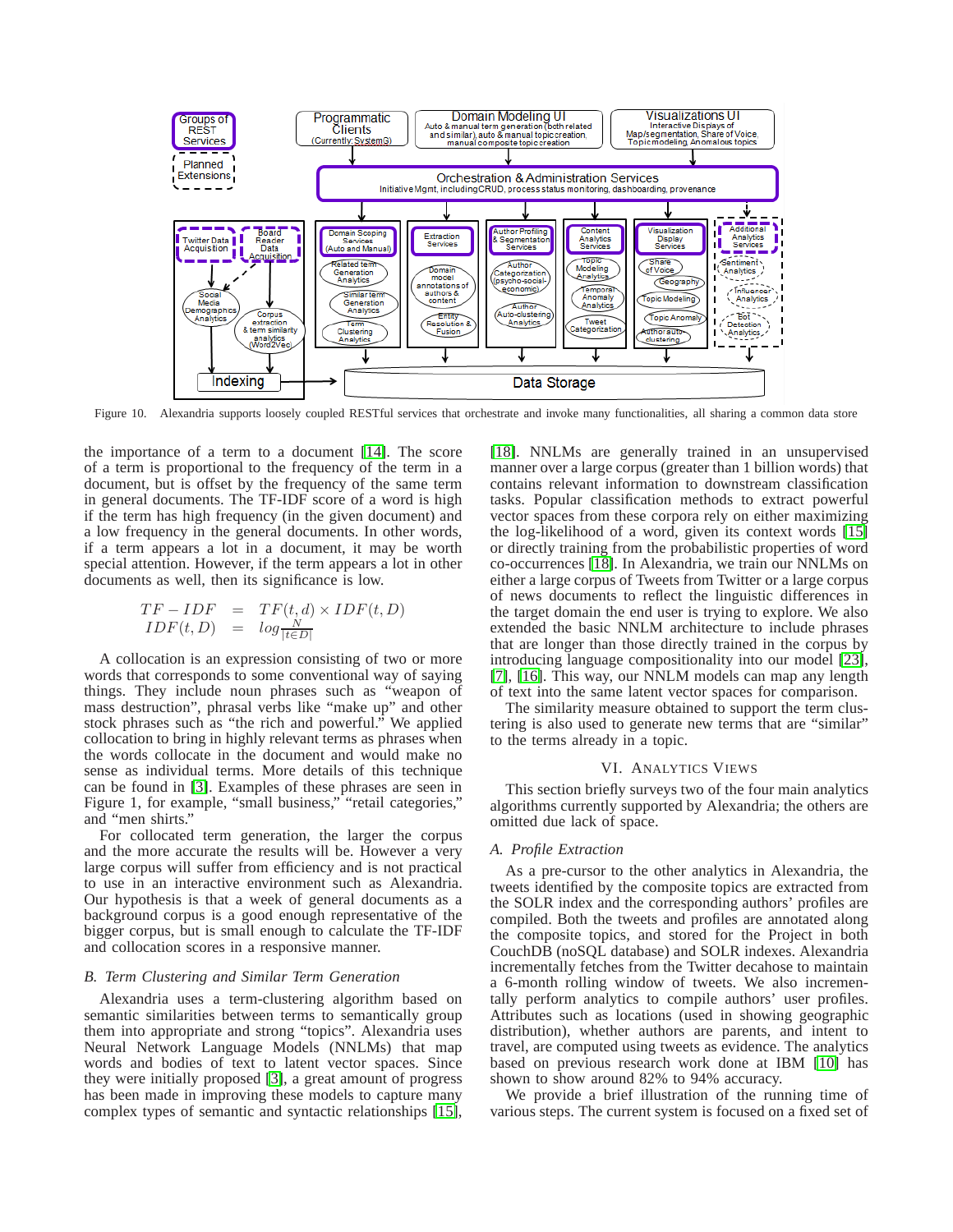English-language Tweets from the Twitter Decahose (10% of all Tweets). With regards to background ingestion and initial processing, the current Alexandria infrastructure uses a 4 node cluster, with 1 as master and 3 as slaves; each node has 64MB of memory. We focus on the time needed to process through Alexandria. If a serialized machine were to be used then the extraction would be about 15 hours; With 10 nodes and 80 mappers there is a stong time reduction down to about 2 hours. Increasing to 17K mappers (the maximum number) brings the time to about 1 hour.

We also measured the end-to-end clock time for performing the extraction and annotatoin stage for a set of tweets. With a corpuus of almost half a million tweets (452,201) the elapsed time was 4 minutes 29 seconds. With a corpus of almost a million tweets (949,241) it took 11 minutes and 31 seconds. (The numbers are not linear probably because the system is running on cloud-hosted virtual servers, which are subject to outside work loads at arbitrary times.) The processing includes writing the formated data into both a CouchDB and a SOLR database. Looking forward, we expect to move towards an architecture with a single indexed data store, so that we can perform the annotations "in-place".

## *B. Temporal Anomoly*

Lastly, Alexandria performs topic analytics to help the user explore the topics discussed among tweets. Unlike many available topic detection algorithms [\[17\]](#page-7-18), we define anomalous topics as terms that suddenly receive attention in a specific week when compared to the rest of the weeks in the data set. Alexandria uses a technique similar to the event detection domain [\[2\]](#page-7-19). It extracts terms from tweets, compute TF-IDF scores and frequencies and only retain terms with high TF-IDF score and high frequency. To calculate anomaly score for a term, we consider the frequency of the term in each week and its frequency over all the weeks in the data set. If the term's frequency and score deviate a lot in a particular week from what it normally has over all, the term is considered anomalous. There could be an event or and emerging trend that caused the buzz, and hence people discuss more about the term in that week. This can trigger the user to look further to correlate research on events in that week. Following shows the formulas used for the calculation.

| anomalyScore $(term_i, week_i)$ | $=$ | $normFreq(term_i, week_i)$                                |
|---------------------------------|-----|-----------------------------------------------------------|
|                                 |     | $normFreq(term_i, all\_weeks)$<br>$count(term_i, week_i)$ |
| $normFreq(term_i, week_i)$      | $=$ | maxCount(week <sub>j</sub> )                              |
| $normFreq(term_i, all\_weeks)$  | $=$ | $count(termi, all weeks)$<br>$maxCount(all \ weeks)$      |

# <span id="page-6-1"></span>VII. META-DATA SUPPORT FOR ITERATIVE **EXPLORATION**

Alexandria has been designed to support rapid, iterative, collaborative exploration of a domain including the usage of multiple analytics (goals **LG3**, **SG4**, **SG6**). This is enabled in part by the disciplined use of REST APIs to wrap the broad array of analytics capabiliites (see Figure [10\)](#page-5-1). But the fundamental enabler is the strongly data-centric approach taken for managing the several Projects that are typically created during the investigation of a subject area.

Data about all aspects of a Project (and pointers to more detailed information) is maintained in a CouchDB document, called *ProjectDoc*; this can be used to support a dashboard about project status, and to enable invocation of various services. For example, the ProjectDoc holds a materialized copy of the domain model used to select the tweets and authors that are targeted by the Project. It maintains a record of which analytics have been invoked, and also maintains status during the analytics execution to enable a dashboard to show status and expected completion time to the end-user. Provenance data is also stored, to enable a determination of how data, analytics results, and visualizations were created in case something needs to be reconstructed or verified.

The ProjectDoc provides a foundation for managing flexible, ad hoc styles of iterative exploration. For example, with the ProjectDoc it is easy to support "cloning" of a Project to create a new one, and to combine the Topics and Composite Topics from multiple Projects to create a new one. It also allows for maintenance of information about whether analytics results have become out-of-date, and to support the incremental invocation of analytics, e.g., as new tweets become available. It also supports the inclusion of new Composite Topics into a Project's domain model, along with controlled, incremental computation of the analytics for these additions.

## VIII. RELATED WORK

<span id="page-6-0"></span>Many papers focus on understanding social media. Various social media studies provide understanding of how information is gathered. For instance, [\[12\]](#page-7-20) analyses community behaviors of social news site in the face of a disaster, [\[5\]](#page-7-21) studies information sharing on Twitter during bird flu breakout, and [\[6\]](#page-7-22) studies how people use search engines and twitter to gain insights on health information, providing motivation for ad hoc exploration of social data. Fundamentally, the authors of [\[19\]](#page-7-0) elaborated on design features needed in a tool for data exploration and analysis, and coined the term "Information Building Applications." They emphasized the support for tagging and categorizing raw data into categorization and the ability to restructure categories as their users, students, understand more about the data or discover new facts. The authors also emphasized the necessity of supporting fluid shift between concrete (raw data) and abstract (category of data) during the validation and iteration process, especially when faced with suspicious outcomes. While the paper discussed specifically about a tool for exploring streams of images, the nature of the approach is very similar to the process of exploring social media we are supporting in Alexandria. From another direction, as discussed in [\[8\]](#page-7-1), an environment for analytics exploration, and application of the results, must support rich flexibility for pro-active knowledge-workers, and incorporate best practice approaches including Case Management and CRISP-DM [\[21\]](#page-7-3) at a fundamental level. Because project management in Alexandria is based on datacentric principles (Section [VII\)](#page-6-1), along with the services-APIcentric design, the system lays the foundation for the next generation of support for the overall analytics lifecycle.

Another novelty in our work is the combination of various text analytics and social media exploration tools into a broad-based solution for rapid and iterative domain modeling. While many tools exist, such as Topsy [\[25\]](#page-7-23), Solr [\[24\]](#page-7-10), Banana [\[1\]](#page-7-6), we discovered that these tools do not support well the process and the human thoughts in gathering quality results. The existing tools typically tend